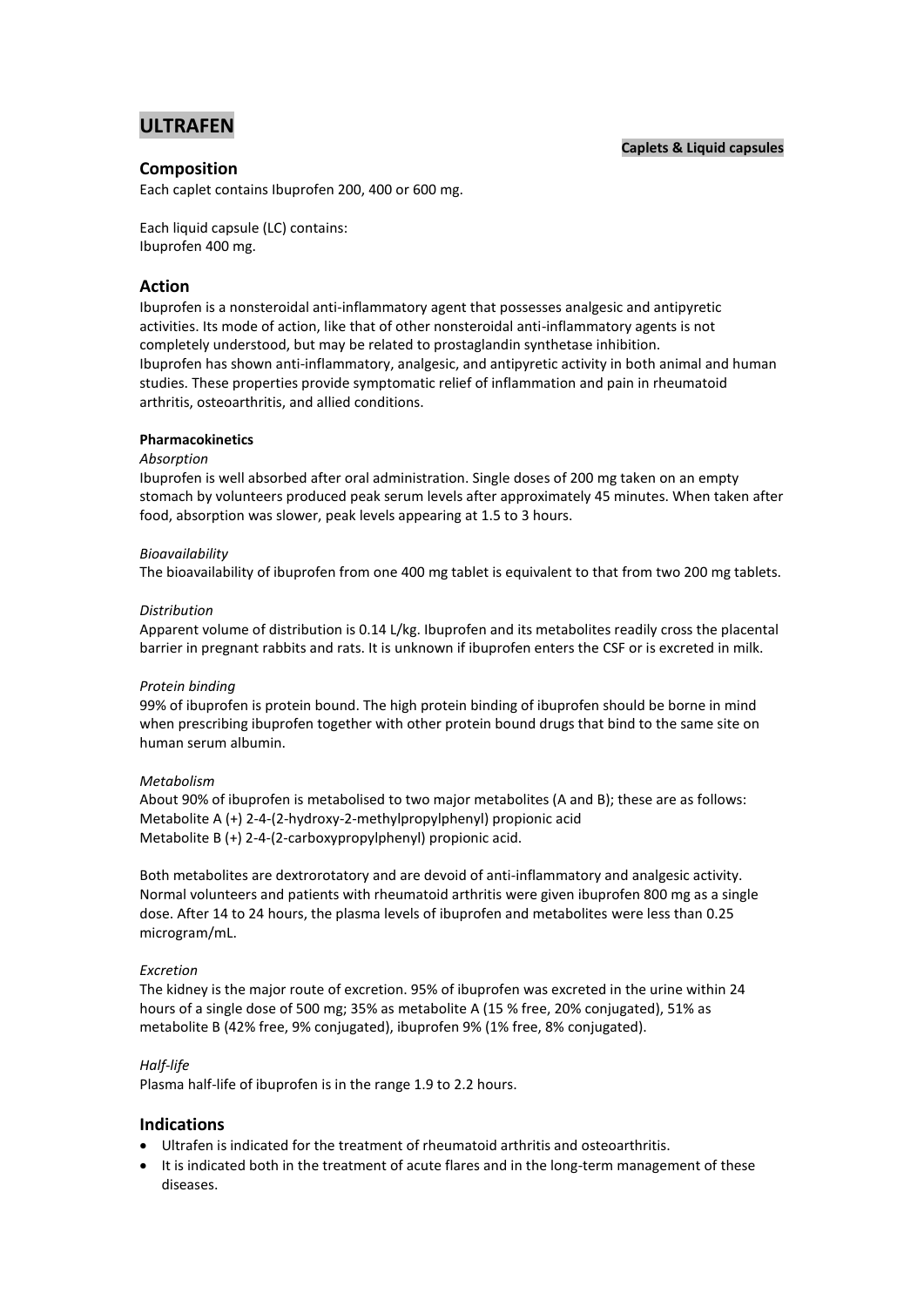Ultrafen is indicated for the relief of mild to moderate pain, and for the treatment of primary dysmenorrhea.

# **Contraindications**

Ibuprofen should not be used in patients who have previously exhibited hypersensitivity, or in individuals with the syndrome of nasal polyps, angioedema, bronchospastic reactivity to acetylsalicylic acid or other NSAID's (anaphylactoid reactions have occurred in such patients).

#### **Warnings**

Ibuprofen should be administered under close supervision to patients with a history of upper gastrointestinal tract disease.

#### **Pregnancy**

*Category B (1 st and 2nd trimesters)* Animal reproduction studies have failed to demonstrate a risk to the fetus and there are no adequate and well-controlled studies in pregnant women.

## *Category D (If used in 3rd trimester)*

There is positive evidence of human fetal risk based on adverse reaction data from investigational or marketing experience or studies in humans, but potential benefits may warrant use of the drug in pregnant women despite potential risks.

#### **Nursing Mothers**

Safety of use in breastfeeding has not been established. Ibuprofen is not recommended for use in nursing mothers.

#### **Adverse Reactions**

**Gastrointestinal:** Epigastric pain, heartburn, diarrhea, abdominal distress, nausea and vomiting, indigestion, constipation, abdominal cramps or pain, fullness of gastrointestinal tract, GI bleeding and activation of peptic ulcer.

**Central Nervous System:** Dizziness, headache, nervousness, convulsions pain in the spinal column, depression and drowsiness and aseptic meningitis.

**Dermatological:** Rash (including maculopapular type), pruritus.

**Special Senses:** Tinnitus.

**Metabolic/Endocrine:** Decreased appetite.

**Cardiovascular:** Edema, fluid retention (generally responds promptly to drug discontinuation).

**Hematological:** Neutropenia, agranulocytosis, aplastic anemia, hemolytic anemia, thrombocytopenia, decreased hemoglobin and hematocrit.

**Allergic:** Fever

**Liver:** Abnormalities in liver function tests and hepatotoxicity.

**Lung:** Provoke bronchospasm in patients with asthma.

**Blood:** Heamaturia, cystitis

**Kidney:** Acute renal failure, intestinal nephritis, and nephritic syndrome.

**Eyes:**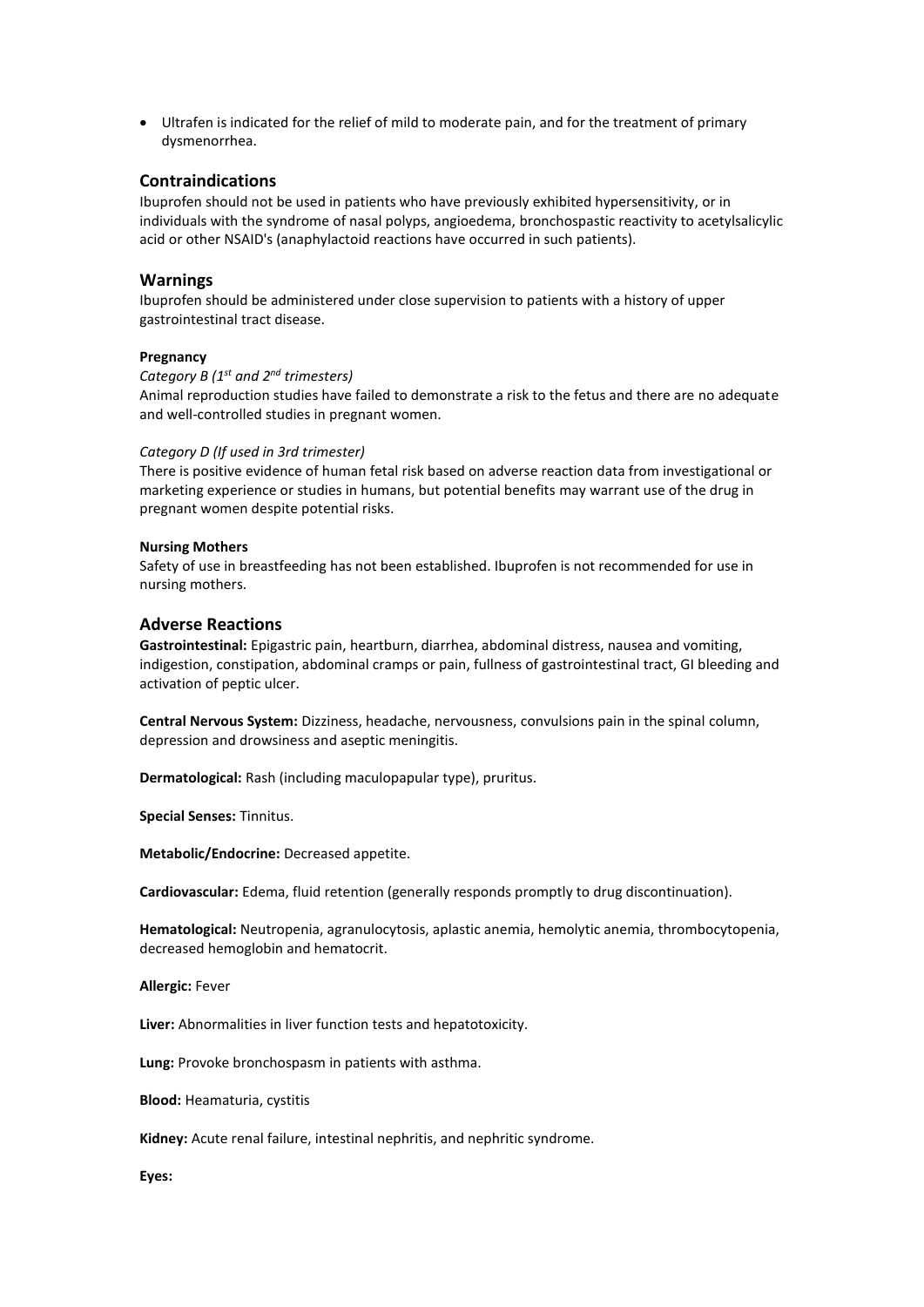Blurred vision, changes in visual colour perception and toxic amblyopic

#### **Other:** Stiffness.

## **Precautions**

Blurred and/or diminished vision, scotomata, and changes in color vision have been reported. If a patient develops such complaints while receiving ibuprofen, the drug should be discontinued and the patient should have an ophthalmological examination that includes central visual fields and color vision testing.

Patients should be cautioned about engaging in activities requiring mental alertness and motor coordination, such as driving a car.

Patients taking Ibuprofen should report to their physician's signs or symptoms of gastrointestinal ulceration or bleeding, blurred vision or other eye symptoms, skin rash, weight gain, or edema.

Fluid retention and edema have been reported in association with ibuprofen. Therefore, the drug should be used with caution in patients with a history of cardiac decompensation or hypertension.

Since primarily the kidneys, patients with, eliminate ibuprofen significantly, impaired renal function should be closely monitored, and a reduction in dosage should be anticipated to avoid drug accumulation.

Ibuprofen should be used with caution in persons with intrinsic coagulation defects and those on anticoagulant therapy.

In order to avoid exacerbation of disease or adrenal insufficiency, patients who have been on prolonged corticosteroid therapy should have their therapy reduced slowly, rather than discontinued abruptly, when Ibuprofen is added to the treatment regimen.

As with other NSAID's, borderline elevations of one or more liver tests may occur in up to 15% of patients. These abnormalities may progress, remain essentially unchanged, or be transient with continued therapy.

Patients with symptoms and/or signs suggesting liver dysfunction, or in whom an abnormal liver test has been reported, should be evaluated for evidence of the development of more severe hepatic reaction while on therapy with Ibuprofen. Severe hepatic reactions, including jaundice and cases of fatal hepatitis, have been reported with ibuprofen, as with other NSAID's. Although such reactions are rare, if abnormal liver tests persist or worsen, or clinical signs and symptoms consistent with liver disease develop, or systemic manifestations occur (e.g. eosinophilia, rash, etc.), Ibuprofen should be discontinued. In cross-study comparisons with doses ranging from 1,200-3,200 mg daily for several weeks, a slight dose- response decrease in hemoglobin/hematocrit was noted. Aseptic meningitis with fever and coma has been observed on rare occasions in patients on ibuprofen therapy. Although it is probably more likely to occur in patients with systemic lupus erythematosus and related connective tissue diseases, it has been reported in patients who do not have an underlying chronic disease. If signs or symptoms of meningitis develop in a patient on Ibuprofen therapy, the possibility of its being related to Ibuprofen should be considered.

## **Drug Interactions**

#### *Ibuprofen/Coumarin-type Anticoagulants*

Because bleeding has been reported when ibuprofen and other NSAID's have been administered to patients on coumarin-type anticoagulants, physicians should exercise caution when administering Ibuprofen to patients on anticoagulants.

#### *Ibuprofen / Acetylsalicylic Acid*

Animal studies have demonstrated that acetylsalicylic acid administered with NSAID's causes a decrease in blood levels and activity of non-salicylate drugs. Since concomitant use offers no therapeutic advantage, such combinations should be avoided.